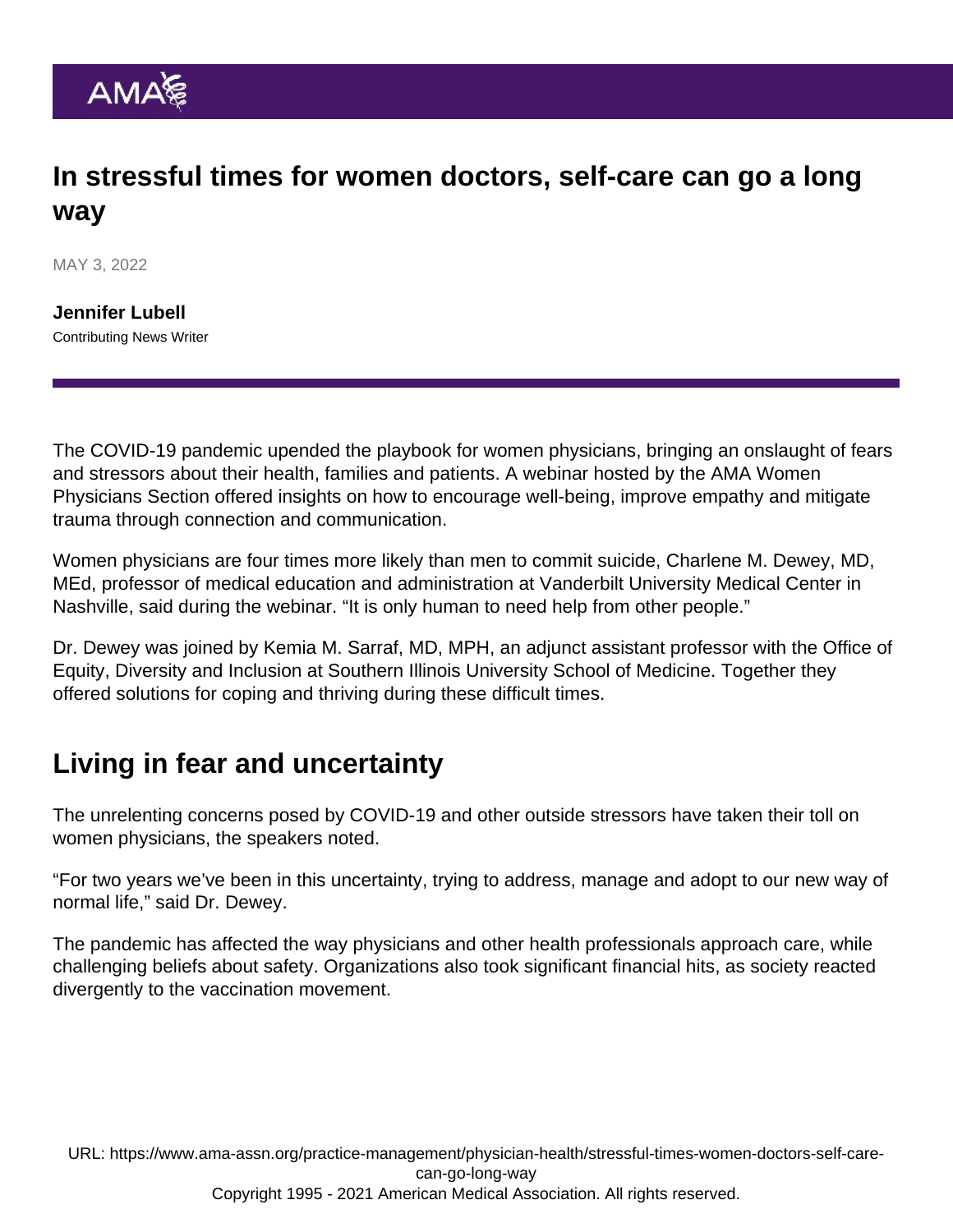Many physicians even came home at the end of the day and thought, "Do I have two weeks left to live?" said Dr. Dewey. Women physicians often struggled with the additional stressor of child care issues at home, while trying to support patients facing access to care problems.

Dr. Sarraf recalled the difficult balancing act of trying to home-school four children while doing her job as a front-line public health physician. Many health professionals feared they were going to have to leave this profession to survive, she said.

The AMA has policy to work with interested stakeholders to investigate solutions for innovative [child](https://policysearch.ama-assn.org/policyfinder/detail/childcare?uri=/AMADoc/directives.xml-D-200.974.xml) [care policies](https://policysearch.ama-assn.org/policyfinder/detail/childcare?uri=/AMADoc/directives.xml-D-200.974.xml) as well as flexible working environments for all health professionals, particularly medical students, residents and fellows.

## Room for improvement

Several polls taken live during the webinar revealed some opportunities to improve mood and resilience. When asked if they were thriving versus surviving, the majority of attendees (72%) said they were somewhere in between, whereas 24% said they were still in survival mode.

Women physicians need to get to a point where they are thriving and feeling empowered, said Dr. Dewey.

The AMA recognizes that gender inequity in medicine is a complex issue that requires a multilayered approach. Promoting [gender equity in medicine](https://www.ama-assn.org/delivering-care/health-equity/advancing-gender-equity-medicine-resources-physicians) requires an acknowledgement of the underlying causes of gender-based disparities, creation of policies and resources that will promote gender equity and collaboration to improve the environment for women and the profession overall.

Read about [how COVID-19 is affecting the mental health of women physicians.](https://www.ama-assn.org/practice-management/physician-health/how-covid-19-s-affecting-mental-health-women-physicians)

## Getting help

Self-care is a method for moving forward, Dr. Dewey advised. Putting yourself first and thinking about what you can control are good first steps.

Seek assistance, whether it's inside or outside of your organization, she said. The AMA, American College of Physicians and National Academies of Medicine all have great resources for coping mechanisms.

URL: [https://www.ama-assn.org/practice-management/physician-health/stressful-times-women-doctors-self-care](https://www.ama-assn.org/practice-management/physician-health/stressful-times-women-doctors-self-care-can-go-long-way)[can-go-long-way](https://www.ama-assn.org/practice-management/physician-health/stressful-times-women-doctors-self-care-can-go-long-way) Copyright 1995 - 2021 American Medical Association. All rights reserved.